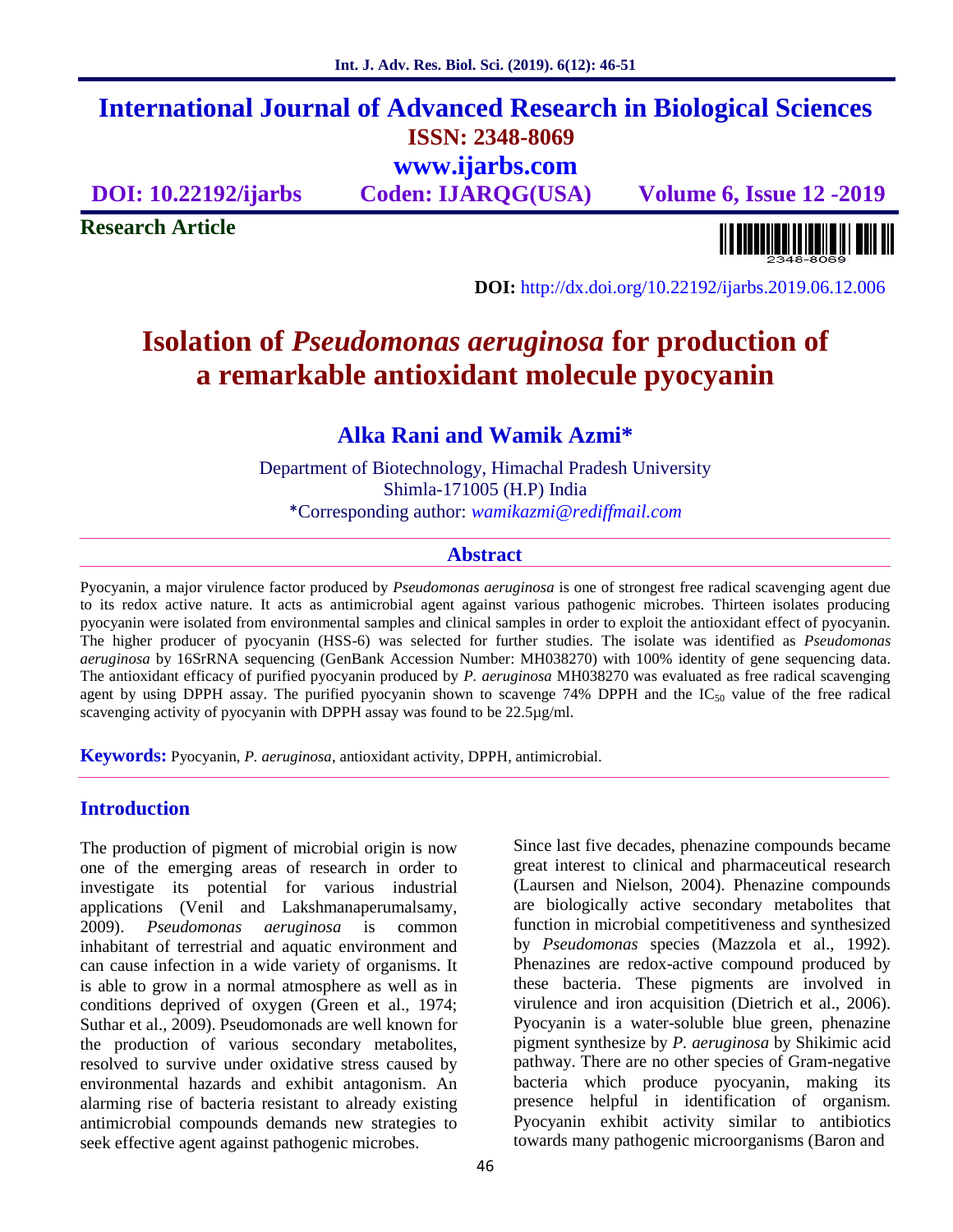Rowe, 1981; Liang et al., 2008). This secondary metabolite has been studied intensively and drawn the attention of researchers for its broad spectrum properties. Pyocyanin has variety of potential biotechnological applications, as an antitumor agent (Laursen and Nielsen, 2004; Mavrodi et al., 2006) and the ability to inhibit the growth of pathogenic bacteria and fungi. Pigments produced by bacteria also have been applied for controlling biofilm.

The *P. aeruginosa* infections were difficult to treat because it develops multidrug resistance during the treatment of infection. In present study trial has been done to investigate the efficacy of pyocyanin pigment extracted from multidrug resistant *P. aeruginosa* as a potent antioxidant compound.

## **Materials and Methods**

#### **Sample collection**

Various samples *viz;* soil sample, sewage sample, marine sample, slaughter house effluent sample and clinical samples have been collected (sterile plastic bags) from different location of Shimla, (H.P) India.

#### **Isolation of Bacteria**

The samples (soil sample, sewage sample, slaughter house effluent sample and clinical samples) were serially diluted (upto  $10^{-8}$  dilutions) in the sterile physiological saline and 100µL suspension of each dilution was spread evenly on the Nutrient agar plates for primary isolation. The plates were incubated at  $37^{\circ}$ C for 24-48h. Zobell's marine agar medium was used for the isolation of pyocyanin producing microorganism from marine samples.

Green colored colonies picked up from Nutrient agar plate and streaked on Cetrimide Agar plate. Cetrimide agar is a selective and differentiative medium for *P. aeruginosa*. It contains a quaternary ammonium compound known as cetrimide, which has broad spectrum bactericidal activity against a wide range of Gram- positive and some Gram- negative microorganism. The single colonies obtained on the plates were further streaked and the pure cultures obtained on Nutrient agar plate. Purity and identification of the *P. aeruginosa* was established by microscopic analysis, Gram's staining and biochemical test.

#### **Screening, selection and identification of pyocyanin hyperproducer**

A total number of 13 isolates were obtained from different sample and selected for further studies. Selected isolates were inoculated into nutrient broth and incubated for overnight at  $37^{\circ}$ C in 200rpm orbital shaker to observe the production of pyocyanin pigment on the basis of visual assessment. The isolates which produce more pigment were selected to check the concentration of pigment. The centrifugation done at 10,000rpm for 10min to remove the cell pellets and the supernatant was used for assay method. Out of many microorganisms isolated, potent hyperproducer of pyocyanin pigment (HSS-6) was selected on the basis of amount of pigment produced. Identification of the potent producer of pyocyanin was carried out on the basis of morphological and biochemical characteristics. The isolate was sent to Eurofins Genomics Pvt. Ltd, Bangalore, India for identification by 16S rRNA sequencing. The isolate was identified as *P. aeruginosa* and used for further studies.

### **Production and extraction of pyocyanin**

The optimized medium (pH 6.5) contained peptone 0.5 (%, w/v), beef extract 0.25 (%, w/v), NaCl 0.875 (%,  $w/v$ ) and glycerol 2 (%,  $v/v$ ) was used for the production of pyocyanin. The flasks were incubated at  $37^{\circ}$ C for 120h in orbital shaker at 50rpm. Pyocyanin was extracted from culture supernatant and measured on the basis of absorbance of pyocyanin in acidic solution at 520nm (Essar et al., 1990). Concentration, expressed as micrograms of pyocyanin produced per milliliter of culture supernatant, were determined by multiplying the optical density at 520nm (OD $_{520}$ ) by 17.072 (Sarkisova et al., 2005).

#### **DPPH assay to assess the antioxidant activity of pyocyanin**

DPPH (2, 2-diphenyl-1-picryl-hydrazyl-hydrate) free radical method is an antioxidant assay based on electron-transfer that produces a violet solution in methanol. This is a simple method used to determine the antioxidant activity, utilizes the stable 2, 2 diphenyl-1-picrylhydrazyl (DPPH) radical (Liyana and Shahidi, 2005). The odd electron in the DPPH free radical gives a strong absorption maximum at 517nm and is purple in color. The color turns from purple to yellow as the molar absorptivity of the DPPH radical at 517nm reduces when the odd electron of DPPH radical becomes paired with hydrogen from a free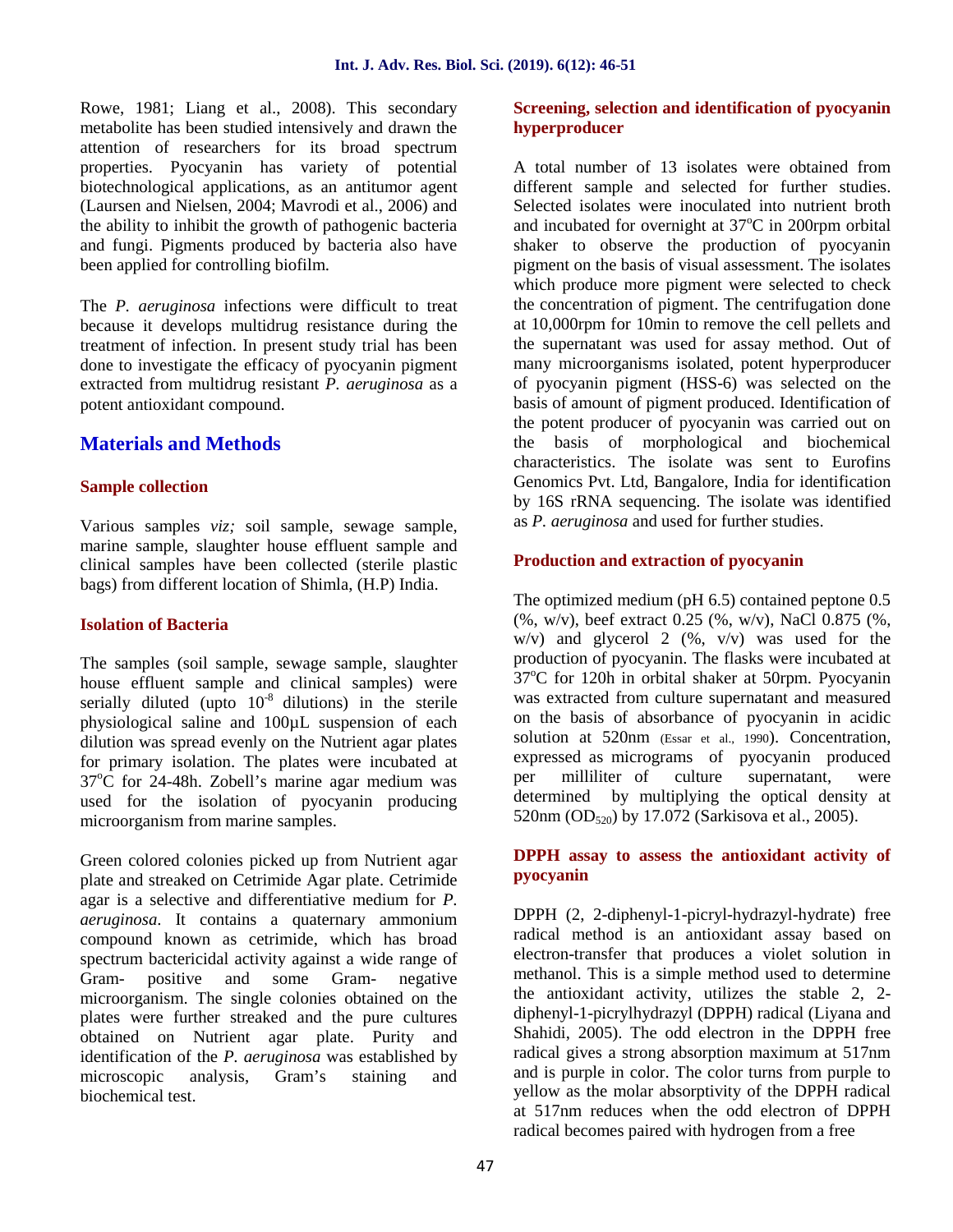radical scavenging antioxidant to form the reduced DPPH-H. The resulting decolorization is stoichiometric with respect to number of electrons captured.

Purified pyocyanin pigment from *P. aeruginosa* MH038270 of various concentrations (3-36µg/mL) were mixed in 1mL of freshly prepared 0.5mM DPPH methanolic solutions and final volume adjusted to 2mL with methanol. The resulting solutions were incubated in dark at  $37^{\circ}$ C for 30 min and  $A_{517}$  values were recorded. Lower  $A_{517}$  values represented higher DPPH scavenging activity. The % radical scavenging activity of pigment was calculated from the decrease in absorbance in comparison to the control using the following equation:

Free radical scavenging activity  $(\%)$  =

A control – A sample / A control  $\times$  100

 $A_{control}$  is absorbance of the DPPH + methanol Asample is absorbance of free radical solution with pyocyanin.

Ascorbic acid of same concentration was used as standard. The results were statistically analyzed for three independent repeats.

#### **Results and Discussion**

#### **Isolation and identification of pyocyanin producing** *P. aeruginosa*

The result of pyocyanin producing isolates has been presented in Table.1. Total 13 isolates shown the production of green color pigment on Nutrient agar plates. Out of 13 positive isolates, isolate HSS-6 with maximum pigment production was selected for further studies.

| S.No.            | Location                | <b>Isolate</b> name | <b>Pigment production</b> |
|------------------|-------------------------|---------------------|---------------------------|
| Soil Samples     |                         |                     |                           |
| 1                | Laalpaani, Shimla       |                     | ND                        |
| $\overline{c}$   | ITH (HPU)               |                     | ND                        |
| 3                | HPU canteen             |                     | ND                        |
| $\overline{4}$   | Hostel<br>Vipasha       |                     | ND                        |
|                  | (HPU)                   |                     |                           |
|                  | Slaughter house samples |                     |                           |
| 5                | Effluent<br>sample,     | SSH-1               | $+$                       |
|                  | Laalpaani, Shimla       | SSH-2               | $+$                       |
|                  |                         | SSH-3               | $+++$                     |
| 6                | Soil sample, Rohru      | $RSH-1$             | $\boldsymbol{+}$          |
| Marine samples   |                         |                     |                           |
| $\tau$           | Vishakapatnam           |                     | ND                        |
| 8                | Mumbai                  |                     | ND                        |
| Sewage sample    |                         |                     |                           |
| 9                | Pink<br>cafe<br>petal   | $PPS-1$             | $+$                       |
|                  | (HPU)                   | PPS-2               | $+$                       |
| 10               | Vipasha<br>hostel       |                     | ND                        |
|                  | (HPU)                   |                     |                           |
| 11               | HPU canteen             |                     | ND                        |
| 12               | ITH (HPU)               |                     | ND                        |
| Clinical samples |                         |                     |                           |
| 13               | IGMC, Shimla            | $HSS-1$             | $+$                       |
|                  |                         | $HSS-2$             | $+$                       |
|                  |                         | $HSS-3$             | $++$                      |
|                  |                         | HSS-4               | $+$                       |
|                  |                         | $HSS-5$             | $+$                       |
|                  |                         | HSS-6               | $+++$                     |
|                  |                         | HSS-7               | $+$                       |

#### **Table.1: Isolation of pyocyanin producing** *P. aeruginosa* **from different samples**

(ND: Not determined)

(Visual assessment of pyocyanin amount (blue pigment): + low, ++ moderate, +++ high)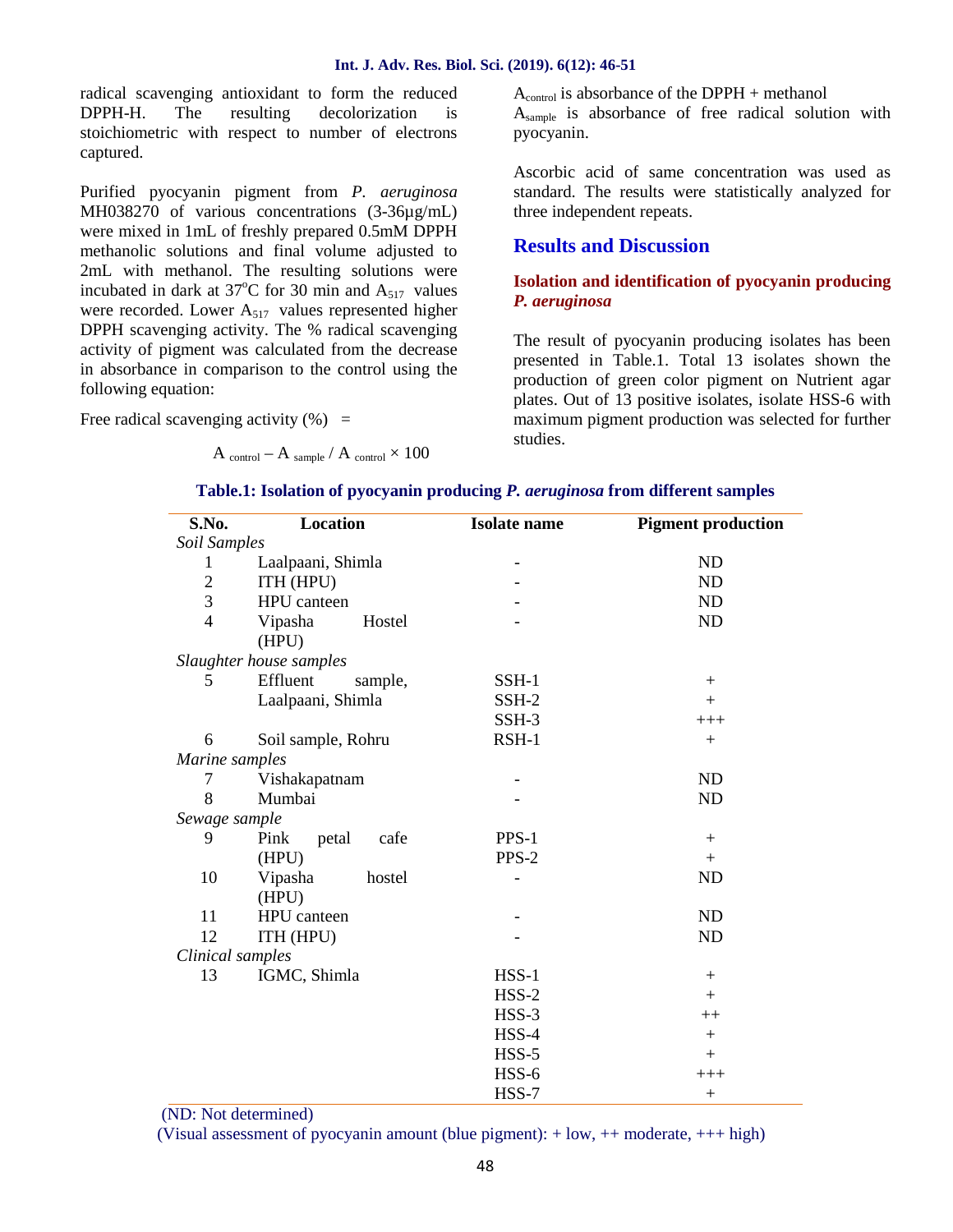The isolated organism was identified as *P. aeruginosa* on the basis of colony morphology, cultural characteristics and 16SrRNA sequencing (Fig.1).



#### **Fig.1. Growth of HSS-6 on NA plate (a), Microscopic view (1000X) (b) and Production of pigment in Nutrient Broth inoculated with HSS-6 (c).**

Blue-green soluble pigment namely pyocyanin production was indicated by change in color of nutrient broth and the addition of 0.2N HCl, the extracted pigment change its color to red pink from blue confirmed the presence of pyocyanin.

According to the results of 16S rRNA nucleotide sequence analysis, the bacterium was identified as *Pseudomonas aeruginosa* and a phylogenetic tree was constructed by the neighbor-joining method (Fig.2). The nucleotide sequence of the culture (HSS-6) was deposited at GenBank and given with the GenBank accession number and MH038270 (HSS-6).



**Fig.2. Phylogenetic tree of isolated** *P. aeruginosa* **HSS-6**

(Bootstrap values are indicated at the branch points. The bar indicates a branch length equivalent to 0.02 changes per amino acid. Phylogenetic tree was constructed by the neighbor-joining method, using MEGA software, version 5.2)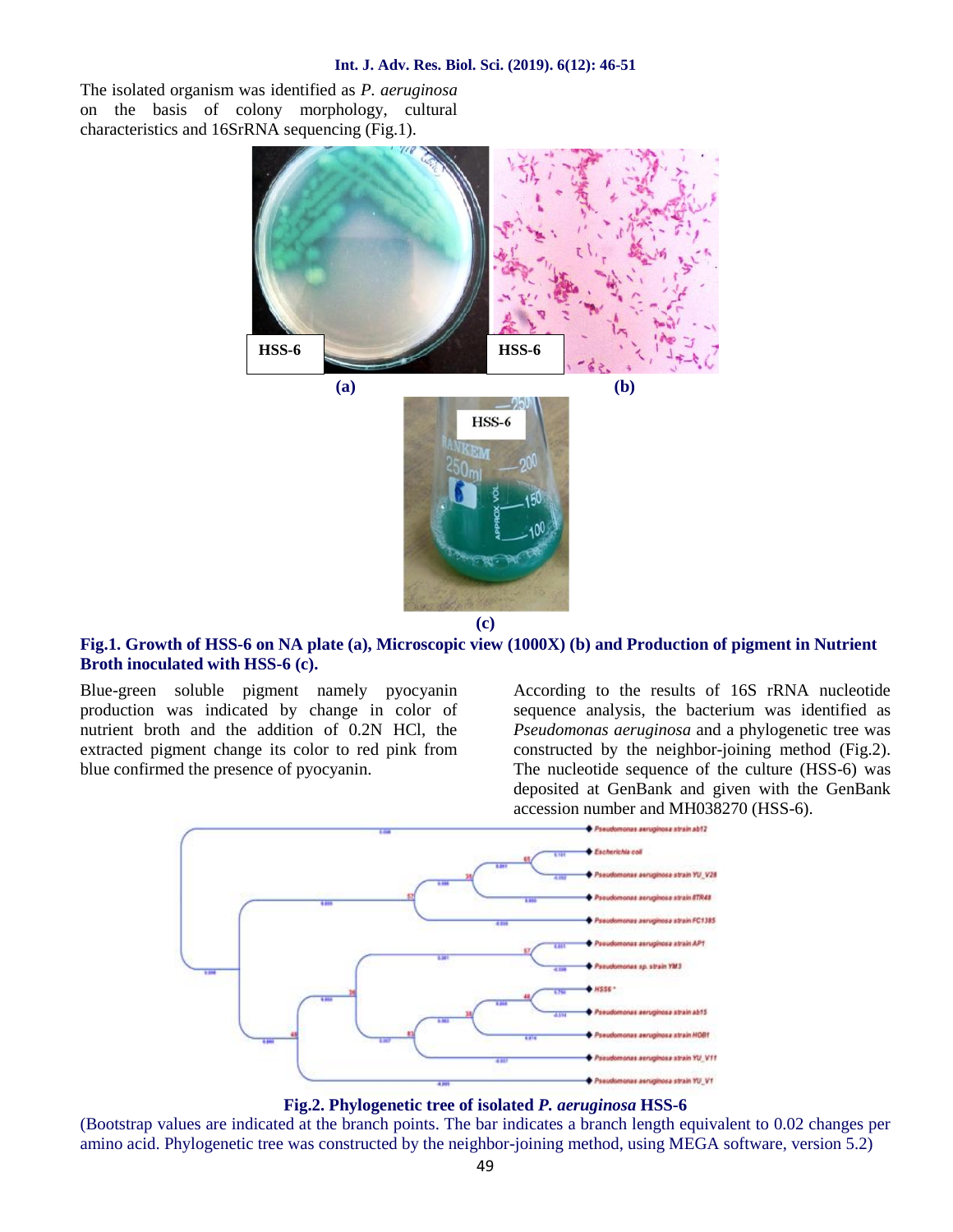#### **Antioxidant activity of pyocyanin**

The pigments were known to have antioxidant activity. An antioxidant is molecule that inhibits the oxidation of other molecules. Oxidation is a chemical reaction that can produce free radicals, leading to chain reactions that may damage cells. Free radical scavenging activity or antioxidant activity of pyocyanin was estimated by DPPH radical scavenging assay (Liyana and Shahidi, 2005). The antioxidant property of the pyocyanin of *P. aeruginosa* was evaluated. Ascorbic acid was used as standard or the positive control. The free radical scavenging activity of pyocyanin was dose dependent and maximum activity was found to be 74.9% at 30µg/mL of pyocyanin concentration (Fig.3). The  $IC_{50}$  value obtained was 22.4µg/mL. It has been reported that pyocyanin produced from *P. aeruginosa* BTRY1

strain has higher free radical scavenging activity (80%) at 0.2µg/mL, a concentration much lower than that of ascorbic acid used (Laxmi and Bhat, 2006). The high antioxidant activity at very minute concentration of pyocyanin, is a positive indication which suggests that this product is safe to use (Liyana and Shahidi, 2005). Chandran (2014) evaluated the antioxidant activity of pyocyanin pigment which was found to be 55% at 500µg/mL concentration. Dahah et al., (2016) reported that the  $IC_{50}$  value of the pyocyanin was  $3.15\mu g/ml$ , as compared to that of  $(IC_{50})$ 7.79µg/ml) obtained with ascorbic acid, a well-known antioxidant. The pyocyanin from *P. aeruginosa* CGR- 3 showed free radical scavenging activity of about 38% at 4.25 µg/mL of pyocyanin concentration (Rani et al., 2018).



**Fig.3. Free radical scavenging activity of pyocyanin from** *P. aeruginosa*

### **Conclusion**

This study revealed that the pyocyanin produced by isolated *P. aeruginosa* has a powerful antioxidant activity even at very low concentration as compared to standard. The pyocyanin pigment can becomes a valuable new addition to the currently existing antimicrobial drugs to help in the prevention of various infections caused by pathogenic microorganism. The applications of pyocyanin at very low concentration do not show any pathological effects in eukaryotic system and can be used as biocontrol agent against fungal and bacterial pathogens.

#### **Acknowledgments**

The author Alka Rani gratefully acknowledges the Senior Research Fellowship from the Indian Council of Medical Research, Govt. of India, New Delhi.

#### **Conflict of interest**

The authors have no financial conflicts of interest to declare.